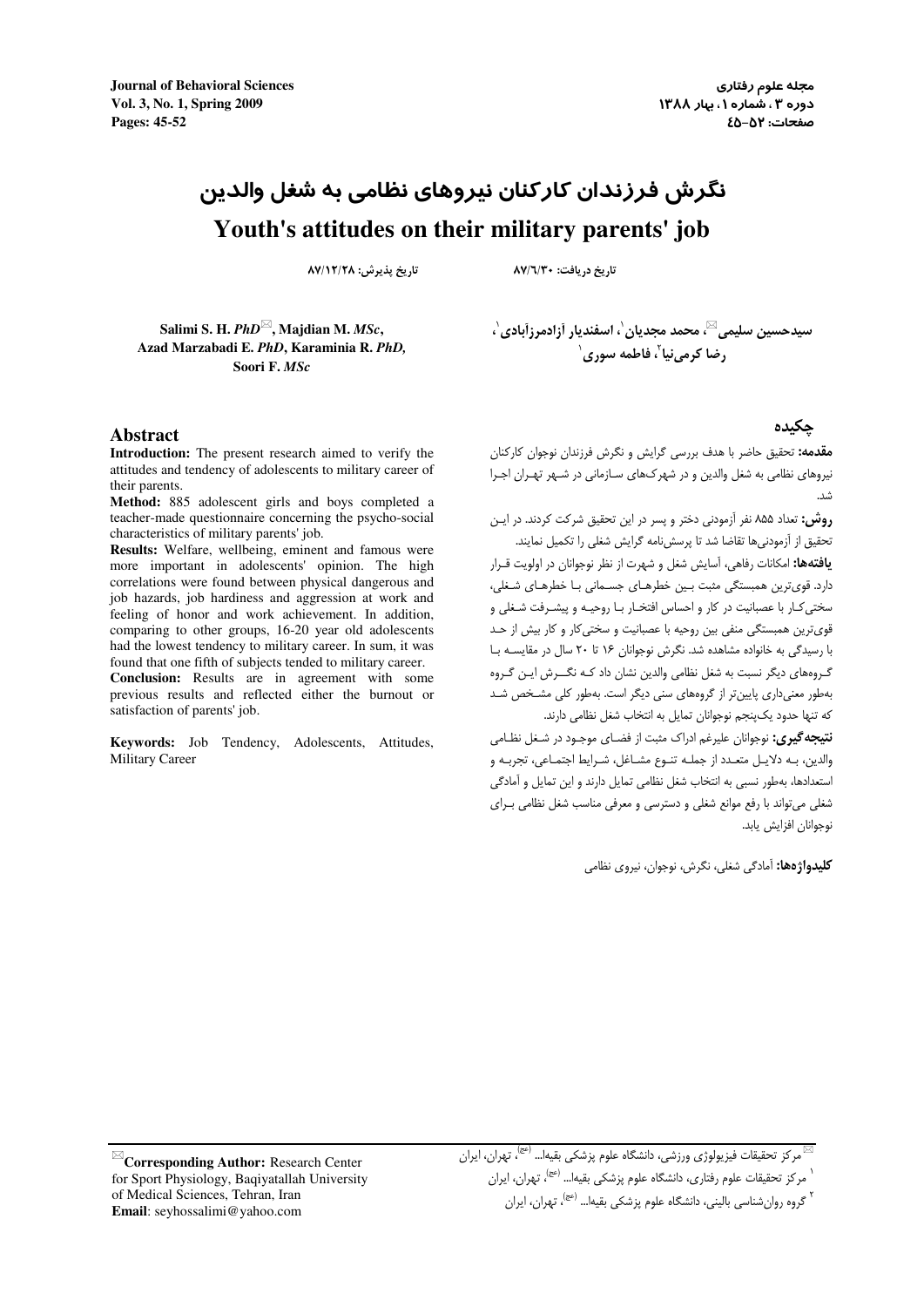#### مقدمه

آمادگی شغلی برای نوجوانان اهمیت فراوانی داشته و می تواند آنها را در حیطههای مختلف زندگی به سازگاری مناسب برساند. بهطور كلي، شغل بهمنزله مكانيزم وحدت اجتماعي و انطباق عمل می کند [۱، ۲، ۳]. آمادگی شغلی و نحوه تصمیم گیری در شغل تاثیر مهمی در سبک زندگی دارند. تحقیقات نشان دادهاند که شرايط شغلي والدين و نوع رابطه والد- فرزند با تحول شناختي و اجتماعی فرزندان مرتبط است [۴، ۵]. ادراک مثبت فرزندان از شغل والـدين و ارزش گـذاري مشاغـل توسط والـدين، در تصمیم گیری شغلی نوجوانان موثر است [۶، ۷] و افزایش سن، آگاهی و تجربه به چنین فرآیندی کمک می کند [۸، ۹، ۱۰، ۱۱]. چنانچه ادراک نوجوان به شغل والدین نگرش مثبت داشته باشد، به احتمال قوی به شغل مورد نظر علاقمند خواهد شد. این ادراک با خودمختاری، شرح وظایف، تقاضاهای کارفرما و خطرات جسمانی احتمالی در شغل والدین مرتبط است. نوجوان از گفتگوی والدین با یکدیگر، مشاهده آثار شغلی بر والدین طی روز و یا بازدید از محل کار والدین، چنین ادراکی را کسب می کنند. در مقابل، چنانچه نوجوان بر شغل والدین خود ناارزش گذاری (شامل بدرفتاری در کار، حقوق و مزایای اندک، بارکاری شدید، آلودگی، سر و صدا، و خطر جسمانی) کند، به شغل مورد نظر علاقمند نخواهد بود [۵].

تحقیقات نشان داده است که والدین تاثیر مهمی در تصمیمگیری شغلی و تحصیل فرزندان خود دارند [۱۲، ۱۳، ۱۴]. بررسیها نشان داده است که سالانه حدود ۲۰۰/۰۰۰ نوجوانان در سنین ۱۷ تا ٢۴ سال به نیروهای نظامی آمریکا میپیوندند [١۵]. *فورس* و همکاران [۱۶] نشان دادند که ۶۵٪ نوجوانان در سال های ۱۶ تا ٢١ سال به ثبتنام در نيروهاى نظامى علاقه دارند. /حمدى نشان داد که ۱۶٪ نوجوانان پسر، مشاغل نظامی را انتخاب کردهاند [۱۷]. تحلیل نتایج تحقیقات در زمینه تصمصیم گیری شغلی در نوجوانان بر ضرورت ارتباط بهتر نوجوانان با بزرگسالان بهویژه والدین و مربیان تاکید دارد تا از این طریق بتوان فردای نوجوان را بهتر رقم زد [١٨]. افزون بر آن، تحقيقات نشان داده است كه نفوذ والدین درتصمیم گیری شغلی فرزندان، قوی تر از تاثیر مربیان و گروه همسالان میباشد و شمار بسیاری از نوجوانان اعتقاد دارند كه در اين موضوع والدين نيز مسوول مي باشند [١٩]. از طرف دیگر، شواهد نشان داده است که نوجوانان، نگرش والدین خود را نامناسب و غیردقیق میدانند [۲۰]. *سلیمی* و همکاران [۱۴] نشان دادند که نوجوانان در اولویت اول برای مشاوره شغلی از والدین خود کمک میگیرند و مشخص شد که نوجوانان در گروههای سنی مختلف، مشاغل دانشگاهی و پزشکی را در اولویت قرار دادند. در گروه سنی ۱۲–۱۰ سال ۲۰/۶٪ و گروههای ۱۵–۱۳ و ٢٠-١۶سال به ترتيب ٣/٢ و ٣٪ به شغل نظامي تمايل داشتند.

Vol. 3, No. 1, Spring 2009

دوره ٣، شماره ١، بهار ١٣٨٨

براساس "نظريه رفتار طراحى شده" [٢١] عملكرد رفتار با شدت قصد و نیت برای اجرای آن رفتار، همبستگی دارد. در حقیقت، قصد عملی یک رفتار مشخص با سه مولفه "نگرش نسبت به عملي شدن رفتار"، "هنجار ذهني فرد نسبت به رفتار" و "باور فرد نسبت به عملی شدن رفتار بهطور موفق" مرتبط است. نگرش، عبارت است از اینکه آیا اقدام به عقیده مورد نظر، نتیجه ارزشمندی دارد؟ هنجار ذهنی، به نگرشهای ادراک شده دیگران اشاره دارد. تحقيقات انجام شده رابطه مثبت بين مولفههاى فوق و انتخاب شغل نظامی را نشان داده است.

*گیبسون* و همکاران [۲۲] نشان دادند که هنجارهای ذهنی، نگرشها، و باورهای مبتنی بر شایستگی نوجوانان با تصمیم گیری شغلی آنها رابطه معنیداری دارد. بهعلاوه، هنجارها و نگرشهای ذهني والدين در ترغيب يا اجتناب فرزند نسبت به شغل مورد نظر نیز تاثیر معنیداری دارد. در این مطالعه مشخص شد که با توجه به هنجارهای ذهنی و نگرش والدین، خود گزارش دهی آنها نسبت به شغل نظامی به میزان ۶۲٪ در انتخاب شغل نظامی توسط نوجوانان موثر است و نگرش والدین با هنجار ذهنی نوجوانان، همبستگی مثبت دارد. بهعلاوه، باورهای مبتنی بر شایستگی در والدین با میزان باورهای مبتنی بر شایستگی در نوجوانان نیز رابطه مثبت دارد. بهعبارت دیگر، نگرش و هنجار ذهني خوب والدين نسبت به شغل نظامي موجب گرايش و ثبتنام نوجوانان در شغل نظامی میشود. چنین نگرش مثبتی در نوجوانان باعث می شود تا آنان به پایگاه اینترنتی نیروهای نظامی مراجعه و با آنان ارتباط برقرار نمايند.

ناهماهنگی شناختی، یکی از پیش آگهیهای مهم در آسیبهای روان شناختی ناشی از خستگی عاطفی است [۲۳، ۲۴، ۲۵]. مشاغل نظامی ازجمله فعالیتهای پلیس به دلیل تنوع وظایف، نیازمند ابراز عواطف و هیجانات مختلف است که با توجه به شرایط متفاوت بوده و میتواند ناهماهنگی عاطفی ایجاد نماید. برای مثال، پلیس در مواجهه با یک مهاجم باید خشم خود را ابراز نماید در حالی که با قربانی یک جنایت باید همدردی کند [۲۶]. این ناهماهنگی شناختی، ماهیت شغل نظامی را نشان میدهد و بیان کننده سختی کار نظامی است و بهمنزله استرس در کار تلقی میشود و بهعنوان تهدیدی برای هویت فرد تلقی میگردد [۲۷]. تحقیقات متعدد، همبستگی بین ناهماهنگی شناختی و فرسودگی شغلی را تایید کرده است [۲۳، ۲۴، ۲۷]. *گلدرن* و همکاران [۲۶] نشان دادند که نوبت کاری پلیس های با شدت استرس بالا، در معرض آسیبهای روان شناختی بیشتری قرار دارند. *راجرز* و همکاران نشان دادند که شخصیت نوجوان و حمایتهای شغلی، بهطور مستقیم و غـیرمستقیم در انتخاب شغلی نوجوان تاثیرگـذار است [۲۸]. یــافتههای این تحقیق نیز نشان داد که نوجوانان دارای وجدان و پذیرنده تجربه بیشتر، در طرح شغلی، خود را در گیر می کنند.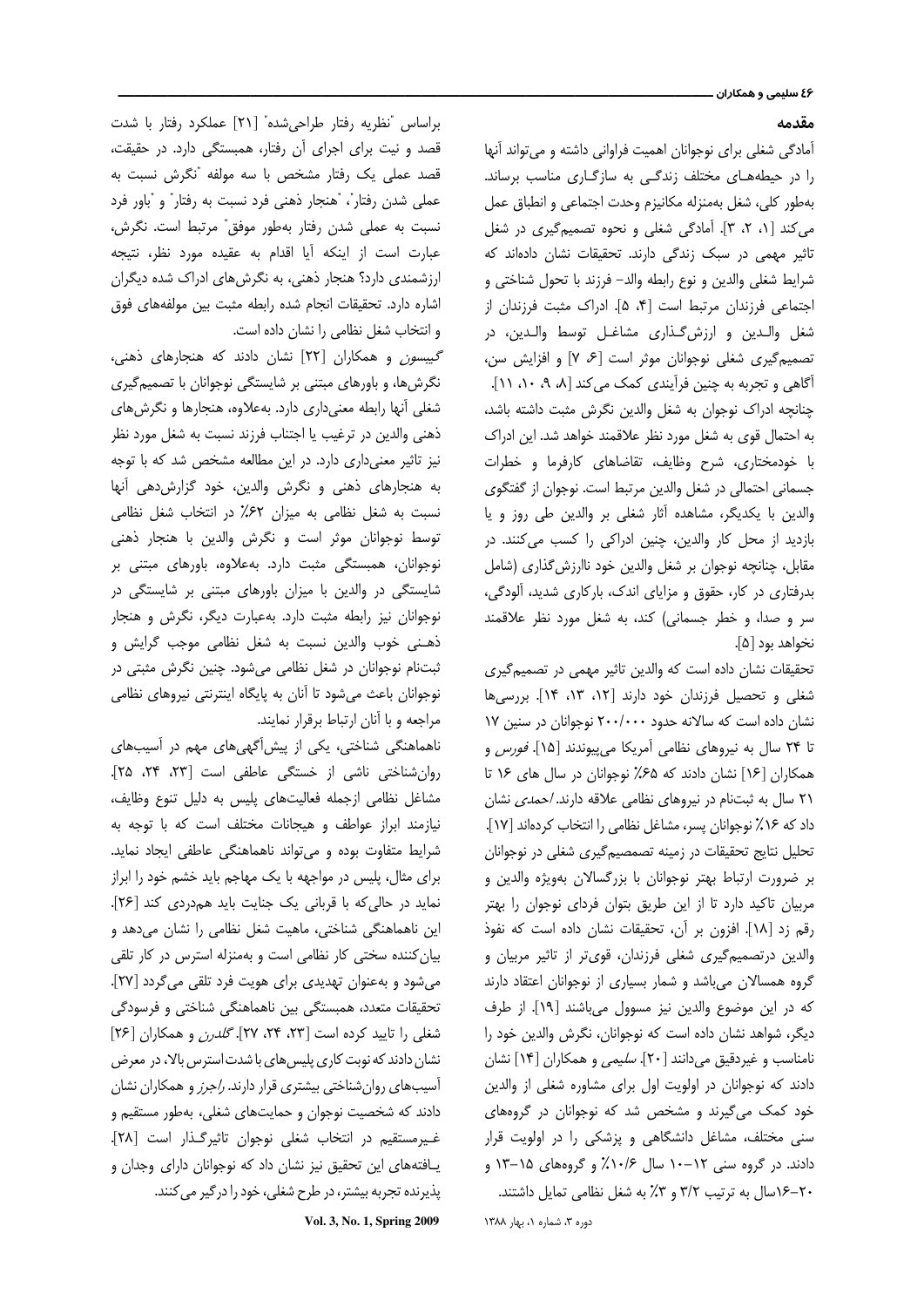هدف اصلی این تحقیق بررسی گرایش نوجوانان به شغل نظامی و همچنین تشخیص نگرش نوجوانان به ویژگیهای مختلف شغل نظامی بود. افزون بر أن، تاثير شغل نظامی والدين بر فرزندان نوجوان نیز مورد بررسی قرار گرفت.

# روش

مطالعه حاضر تحقيقي گذشتهنگر يا پس رويدادي است. آزمودني هاي این تحقیق از میان فرزندان کارکنان نیروهای نظامی ساکن شهرکھای سازمانی شهر تهران انتخاب شدند. بر اساس جدول کر*جی سی* و *مورگان* [۲۹] برای جامعهای با حجم یک میلیون نفر (بالاترین حجم) تعداد ۳۸۴ نفر آزمودنی در نظر گرفته می شود. با توجه به انتخاب أزمودنى دختر و پسر، تعداد حجم نمونه در اين تحقيق به ۸۵۵ نفر رسيد. بهمنظور انتخاب نمونه قابل تعميم جامعه آماری تهران، تلاش شد تا شهرکهای مختلف در مناطق شمال، جنوب، شرق و غرب برای نمونه گیری انتخاب شوند.

در این تحقیق تلاش شد تا رابطه مشخصات فردی آزمودنیها با پاسخهای آنان در مورد گرایشهای شغلی مورد بررسی و تحلیل قرار گیرد. بر همین اساس، پرسشنامه محقق ساخته با همکاری روان شناسان تهیه شد و پس از دارا بودن روایی محتوایی قابل قبول به کار گرفته شد. پرسش نامه در دو بخش مشخصات فردی و ارزیابی نوجوانان از ویژگیهای شغل والدین، تداوم و یا تغییر شغل والدين (بر فرض قرار گرفتن به جاى والدين) و امكان انتخاب فعالیت در نیروهای نظامی در آینده شغلی تهیه شد. روش پژوهش، روش توصیفی بود. پس از توجیه پرسش گران و تعیین زمان مناسب تكميل پرسش نامهها، بهطور جداگانه براى آزمودنی های دختر و پسر به اجرا در آمد. برای ارزیابی دیدگاه آزمودنیها در مورد ویژگیهای شغل نظامی والدین (شامل حقوق، آسایش، خطر و استرس، رضایتمندی پدر یا مادر از شغل نظامی، شهرت اجتماعي، جاذبه شغل، محيط و جو شغل، رابطه با همكاران، امكان پيشرفت و روحيه) از نوجوانان پرسش شد. پاسخ نوجوانان در طیف لیکرتی از خیلی کم تا خیلی زیاد مشخص می شد (نمره ۱ تا ۵).

### بافتهها

آزمودنی های شرکت کننده در این تحقیق شامل ۳۳۹ پسر و ۵۱۶ دختر است. دامنه سنی آزمودنیها بین ۲۰-۱۱ سال و میانگین سنی آنان برابر با ۱۵/۲۷ و با انحراف معیار ۱/۸۸ است. از نظر پیشرفت تحصیلی، دامنه معدل تحصیلی أزمودنیها بین ۱۶/۸ تا ٢٠ و ميانگين معدل تحصيلي آنها برابر با ١٧/۶۵ با انحراف معيار ١/٨٢ است. از نظر سطح تحصيلات والدين، ١١ نفر از یدرها (١/ ٪) و ١٠ نفر از مادران (١/ ٪) بی سواد هستند. اغلب پدران دارای سطح تحصیلات فوق دیپلم (N=۳۷۴، ۲۳/۷) و دوره ٣، شماره ١، بهار ١٣٨٨

اکثریت مادران دارای سطح تحصیلات دبیرستان یا دیپلم ( N=۳۴۹ ، ۲۰/۸) هستند.

| SD          | М                                    | N                 | ويژگىھا                        |
|-------------|--------------------------------------|-------------------|--------------------------------|
| ۱/۱۵        | ۲/۱۵                                 | ۸۱۵               | رفتار مناسب                    |
| ۱/۲۰        | ۳/۹۶                                 | ۸۱۱               | محيط مذهبى                     |
| ۱/۱۷        | ۳/۹۰                                 | ۸۱۶               | روحيه خوب                      |
| $1/\cdot 7$ | ۳/۸۰                                 | ۸۱۲               | رابطه با همکاران               |
| $1/\tau$ ۳  | ۳/۶۳                                 | ۸۱۲               | احساس افتخار                   |
| ۱/۱۳        | ۳/۴۴                                 | ۸۱۲               | رضایت از کار                   |
| ۱/۲۳        | ۳/۳۹                                 | ۸۱۱               | کار بیش از حد                  |
| ۱/۲۳        | ۳/۳۷                                 | ۸۰۷               | امكان ييشرفت                   |
| ۱/۲۶        | $\mathbf{Y}/\mathbf{Y}^{\mathbf{F}}$ | $\lambda \cdot Y$ | ماموريت                        |
| ۱/۱۴        | ۳/۳۱                                 | ۸۱۶               | فرصت رسی <i>دگی</i> به خانواده |
| ۱/۴۸        | ۳/۱۲                                 | ۸۰۵               | جذابيت شغل                     |
| $\cdot$ /vv | ۳/۱۱                                 | ۸۱۸               | حقوق                           |
| ۱/۱۸        | ۳/۹۶                                 | ۷۹۷               | شهرت اجتماعي                   |
| ۱/۲۶        | ۲/۸۰                                 | $\lambda \cdot V$ | سختگیری                        |
| ۱/۳۹        | ۲/۶۵                                 | ۸۰۰               | خطرات شغلي                     |
| ۱/۲۷        | ۲/۶۲                                 | ۸۱۴               | عصبانى شدن                     |
| ۱/۵۴        | ۳/۵۹                                 | ۸۱۳               | امکانات تف یحی                 |
| ۱/۳۶        | ۲/۵۱                                 | ۸۱۰               | خطرهای جسم <i>ی</i>            |
| ۱/۰۹        | ۲/۴۸                                 | ۸۱۸               | راحتی در شغل                   |

جدول ١) تعداد، ميانگين و انحراف،معيار ويژگيهاي شغل نظامي والدين از

جدول ۱ میانگین نمرات (خیلی کم = ۱ تا خیلی زیاد = ۵) و انحراف معیار پاسخهای آزمودنیها را در مورد ویژگیهای شغل نظامی پدران یا مادران نشان میدهد. براین اساس، بیشترین میانگین نمرات در ویژگی های رفتار مناسب در کار (۴/۱۵)، محیط مذهبی (٣/٩۶)، روحیه خوب در محیط کار (٣/٩٠) و رابطه خوب با همکاران (٣/٨٠) مشاهده شد و کمترين ميانگين براي ویژگیهای راحتی در شغل (۲/۴۸)، وجود خطرات جسمانی مربوط به شغل (۲/۵۱) و امکانات تفریحی شغل (۲/۵۹) بهدست آمد. جدول ٢ (در انتهاى مقاله آمده است)، تحليل همبستگى بين

ویژگیهای شغل والدین را از نظر نوجوانان نشان میدهد. براین اساس می توان بیان کرد که در بیشتر موارد بین مقولههای مربوط به ویژگیهای شغلی والدین همبستگی معنیداری (p<٠/٠۵ تا۰/۰۱) وجود دارد. بیشترین همبستگی بین خطرهای جسمانی با خطرهای شغلی (r =٠/۶۲)، سختی کار با عصبانیت و بین احساس افتخار با امکان پیشرفت و روحیه (r =٠/۴۶) بهدست آمد. همچنین بین مقولههای خطرهای شغلی یا جسمانی، عصبانیت در محیط کار، سختی کار و کار بیش از حد با مقولههای روحیه شغلی، راحتی و آسایش شغل، امکانات تفریحی، رسیدگی به خانواده، شهرت اجتماعی، رضایتمندی شغلی همبستگی منفی مشاهده شد. بر این اساس، با افزایش خطرهای مربوط به شغل، Vol. 3, No. 1, Spring 2009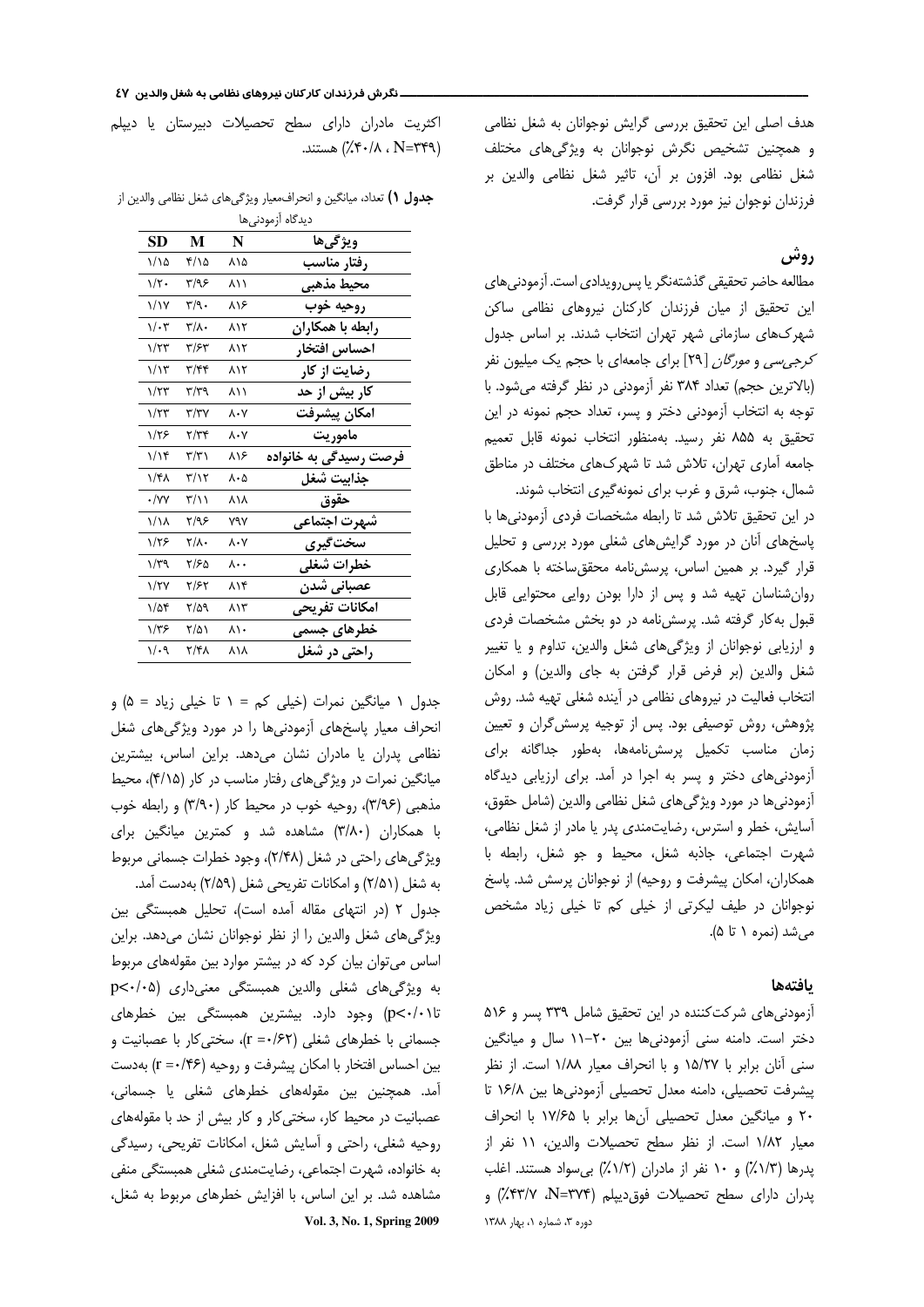سختی و فشار کاری، میتوان انتظار داشت که روحیه شغلی، آسایش شغلی، رسیدگی به خانواده، رضایتمندی از شغل کاهش يابد و يا بالعكس.

جدول ٣) نظر اَزمودنیها در مورد تداوم شغل نظامی پدر یا مادر بر حسب

|                       | جنسيت |            |       |       |     |                         |
|-----------------------|-------|------------|-------|-------|-----|-------------------------|
| گروهها←               |       | دختر       |       | يسر   |     | کل                      |
| نگرش به شغل والدين↓   |       | تعداد درصد | تعداد | در صد |     | تعداد درصد              |
| تداوم شغل پدر یا مادر | ۲۷۸   | 517a       | ۲۰۸   | 51/2  | ۴۸۶ | ۵۶/۸                    |
| سعی در تغییر شغل      | ᄊ     | ۱۷/۱       | ۵٣    | ۱۵/۷  | ۱۴۱ | ۱۶/۵                    |
| پدر یا مادر           |       |            |       |       |     |                         |
| در جستجوی شغل دیگر    | ٩.    | ۱۷/۴       | ٢٩    | ۸۱۶   | ۱۱۹ | ۱۳/۹                    |
| ساير موارد            | ۱۳    | ۲/۵        | ۱۵    | ۴/۴   | ۲۸  | $\mathbf{r}/\mathbf{r}$ |
| بدون پاسخ             | ۴٧    | 9/1        | ٣٣    | 9/1   | ۸١  | 9/0                     |
| جمع                   | ۵۱۶   | ۱۰۰        | ۳۳۸   | ۱۰۰   | ۸۵۵ | ۱۰۰                     |

نگرش آزمودنیها در دو گروه دختر و پسر از طریق آزمون t مورد تحلیل قرار گرفت. نتایج نشان داد که بین گروههای دختر و پسر در ویژگی راحتی در شغل (p=٠/٠٠٧) و خطرهای شغلی (p=٠/٠۴١) تفاوت معنى دارى وجود دارد. بر اين اساس، دخترها (SD=۱/۰۹ ،M=۲/۵۷ ،N=۴۹۳) بیشتر از پسرها (N=۳۲۵، SD=۱/۰۸ ،M=۲/۳۶) اظهار داشتند که شغل نظامی والدین آنها از راحتی و آسایش مناسب برخوردار است. همچنین دختران (N=۲۸۵ X-۴۸۵) SD=۱/۴۳، M=۲/۷۳، N=۴۸۵ SD=۱/۳۲ ،M=۲/۵۳) بهطور معنیداری اظهار داشتند که شغل نظامي والدين أنها داراي خطرات بالقوه است.

جدول ۴) تمایل به انتخاب شغل نظامی بر حسب جنسیت آزمودنیها

| گروه-        |       | دختر                                          |       |             | کل    |                          |  |
|--------------|-------|-----------------------------------------------|-------|-------------|-------|--------------------------|--|
| گزينه↓       | تعداد | در صد                                         | تعداد | در صد       | تعداد | در صد                    |  |
| ىلە          | ᄊ     | $\mathsf{I} \mathsf{V} \mathsf{I} \mathsf{I}$ | ۶٧    | ۱۹/۸        | ۱۵۵   | $\mathcal{N}\mathcal{N}$ |  |
| بله، اگر شغل | ۱۷۰   | ۳۲/۹                                          | ۱۱۸   | ۳۴/۹        | ۲۸۸   | $\tau\tau/\gamma$        |  |
| ديگرى نيابم  |       |                                               |       |             |       |                          |  |
| خير          | ۲۱۷   | ۴۲/۱                                          | ۱۲۹   | ۳۸/۲        | ۳۴۶   | ۴۰/۵                     |  |
| بدون پاسخ    | ۴۱    | $V$ ۹                                         | ۲۴    | $V/\lambda$ | ۶۶    | V/V                      |  |
| جمع          | ۵۱۶   | ۰۰۱                                           | ۳۳۸   | ۱۰۰         | ۸۵۵   | ۱۰۰                      |  |

آزمون t نگرش آزمودنیهای دختر و پسر در مورد نمره کل ویژگی هـای شغل نظامی نشان داد که بین نگرش آزمودنی های دختر (N=۴۱۷، ۲۰/۳–۸I)، SD=۸/۹۱) و آزمودنیهای پسر (76%-N=۵۹/۷، N=۲۶۵) تفاوت معنی داری وجود ندارد و نگرش هر دو گروه از نظر آماری مشابه است [p=٠/٣٨]  $J_t = -/\lambda \lambda f \, df (\lambda -)$ 

بهمنظور بررسی اینکه آیا بین گروههای سنی و نگرش آنان به ویژگیهای شغل نظامی والدین خود تفاوت معنیدار وجود دارد یا

خیر، بین گروههای سنی و نمره کل نگرش آزمودنیها در مورد ويژكى شغل نظامى والدين، تحليل واريانس يكطرفه انجام گرفت. نمره كل نگرش أزمودنيها از جمع نمرات أزمودنيها در مورد مقولههای مربوط به ویژگیهای شغلی (۱۹ مقوله) بهدست آمد. حداقل نمره ١٩ و حداكثر نمره ٩۵ است. تحليل واريانس یکطرفه، تفاوت بین گروههای سنی در مورد نگرش آنان نسبت به ویژگیهای شغل پدر یا مادر را معنیدار نشان داد [ p<٠/٠٠١]. (٤٧٢هِ df=٢)، F=٩/۶٨٧]. بهمنظور مشخص شدن اينكه تفاوت معنی دار بین چه گروههای سنی وجود دارد، آزمون *شفه* انجام شد. نتايج نشان داد كه بين نكرش كروه سنى ٢٠-١۶ سال (N=٣٠٣، M=۵۸/۴۴) با گروه سنی ۱۵–۱۳ سال (N=۳۳۶، ۴۲۴=M) (p=۰/۰۴۴) و گروه سنی ۱۲–۱۰ سال (N=۳۶، p<-/-->))(n=۶۲/۲۵) تفاوت معنی داری وجود دارد. براین اساس، مي توان گفت بالاترين نگرش مثبت مربوط به ويژگي هاي شغل نظامی والدین در گروه سنی ١٢-١٠ سال و پایینترین نگرش مثبت در گروه سنی ۲۰-۱۶ سال است.

میزان علاقمندی فرزندان به شغل نظامی والدین: بهمنظور مشخص شدن نگرش و میزان علاقهمندی أزمودنیها به شغل نظامی والدین، از آنان خواسته شد تا نظر خود را در مورد این سوال که اگر بهجای پدر یا مادر خود بودند آیا شغل نظامی آنها را ادامه می دادند؟ مشخص سازند. همچنین از آنان خواسته شد تا تمایل خود مبنی بر فعالیت در نیروهای نظامی را مشخص نمایند و در صورت انتخاب چنین شغلی به چه نوع فعالیتی (نظامی یا غیر نظامی) علاقهمندند را نیز مشخص کنند.

در مورد سئوال اول، دادههای بهدستآمده نشان داد که اکثر آزمودنی ها (۵۶/۸٪) شغل پدر خود را ادامه می دادند. همچنین ۱۶/۵٪ نوجوانان سعی در تغییر شغل نظامی پدر یا مادر خود داشتند و بهعلاوه (۱۳/۹٪) از آزمودنیها به جستجوی شغل دیگری می پرداختند (جدول ۳). همان گونه که در جدول ۳ مشاهده میشود، ۵۷٪ دختران و ۶۱/۵٪ پسران اظهار داشتند که اگر بهجای والدین خود بودند فعالیت شغلی آنها را ادامه میدادند. همچنین ۳۵٪ دختران و ۲۴٪ پسران در جستجوی شغل دیگر و يا تغيير شغل والدين خود بودند.

بهمنظور بررسی تفاوت بین نگرش آزمودنیهای دختر و پسر نسبت به تداوم شغل والدین خود، آزمون مجذور کای انجام شد و نتايج، معنى دارى رابطه بين آنها را نشان داد p=٠/٠٠١ (٣٩) -۱۶/۱۶ (۴). بر این اساس میتوان گفت که در تداوم فعالیت $\chi^{\rm f}$ ). بر این اساس می شغلي والدين، بين أزمودني هاي دختر و پسر تفاوت معنى داري وجود دارد.

در مورد تمایل نوجوانان به انتخاب شغل نظامی در آینده، مشخص شد که تنها ۱۸/۱٪ از آزمودنیها تمایل دارند در آینده شغل نظامی را انتخاب کنند. همچنین ۳۳/۷٪ اظهار کردند که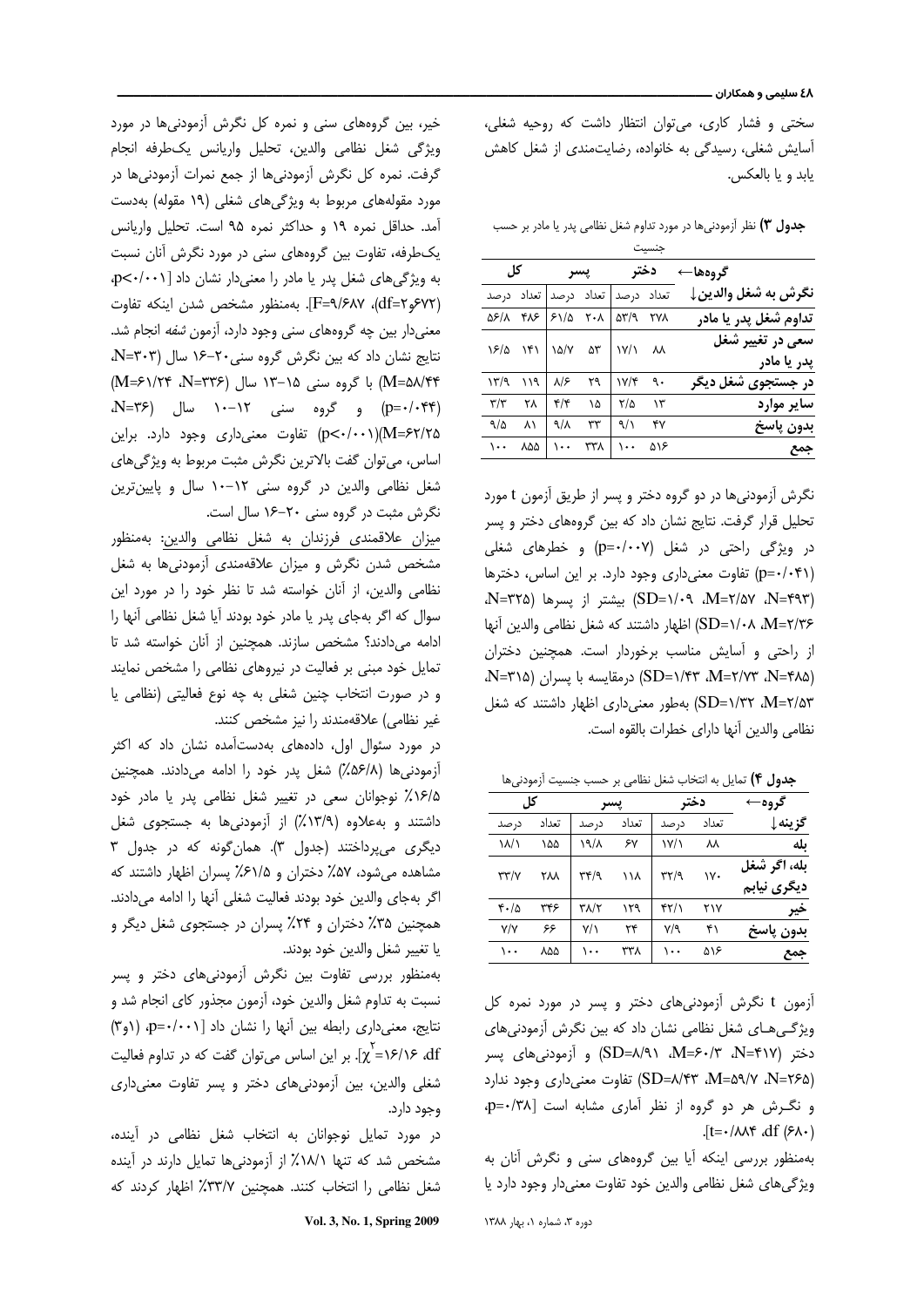ننها در صورت پیدا نکردن شغل دیگر، شغل نظامی را انتخاب خواهند کرد. دادههای بهدست آمده نشان میدهد که ۰/۵٪

نوجوانان تمايلي به انتخاب شغل نظامي ندارند (جدول ۴). همان گونه که جدول ۴ نشان می دهد ۱۷٪ دختران و ۲۰٪ پسران  $\ddot{\phantom{0}}$ نمایل دارند که در آینده شغل نظامی را انتخاب کنند. در مقابل، ۴۲٪ دختران و ۳۸٪ پسران تمایلی به فعالیت شغلی در نیروهای نظامی نشان ندادند. همچنین، ۳۳٪ دختران و ۳۵٪ پسران در صورتی که نتوانند شغل دیگری بیابند ممکن است شغل نظامی را برای آینده خود انتخاب کنند. بهمنظور بررسی نظرات  $\ddot{\phantom{0}}$ آزمودنیهای دختر و پسر در مورد تمایل به انتخاب شغل نظامی، آزمون مجذوركاى انجام شد و نتايج معنىدار بين نظرات أزمودنى هاى دختر و پسر را تأييد نكرد p=٠/۴٩٠] (١وdf(٣). L;/;= ; J 4` F
o e # l\* FG [. 
χ پسران در مورد انتخاب شغل نظامی در آینده، مشابهت وجود دارد.

ج**دول ۵)** نظر گروههای سنی نوجوانان در مورد تداوم شغل نظامی پدر یا مادر

| گروهها←             |  | $17 - 11 - 10$ $11 - 11$                                                                                                                                                                                                                                                                                                                                             |  |
|---------------------|--|----------------------------------------------------------------------------------------------------------------------------------------------------------------------------------------------------------------------------------------------------------------------------------------------------------------------------------------------------------------------|--|
| نگرش به شغل والدين↓ |  | تعداد درصد تعداد درصد تعداد درصد                                                                                                                                                                                                                                                                                                                                     |  |
| تداوم شغل           |  | $\Delta Y/\Delta$ $\Delta 9$ $\Delta 9$ $\Delta 9$ $\Delta 9$ $\Delta 9$ $\Delta 9$ $\Delta 9$ $\Delta 9$ $\Delta 9$ $\Delta 9$ $\Delta 9$ $\Delta 9$ $\Delta 9$ $\Delta 9$ $\Delta 9$ $\Delta 9$ $\Delta 9$ $\Delta 9$ $\Delta 9$ $\Delta 9$ $\Delta 9$ $\Delta 9$ $\Delta 9$ $\Delta 9$ $\Delta 9$ $\Delta 9$ $\Delta 9$ $\Delta 9$ $\Delta 9$ $\Delta 9$ $\Delta$ |  |
| سعی در تغییر شغل    |  | $19/\lambda$ YY $10/ 50$ $5/\tau$ $\tau$                                                                                                                                                                                                                                                                                                                             |  |
| در جستجوی شغل دیگر  |  | $11/1$ $55$ $11/1$ $81$ $5/8$ $8$                                                                                                                                                                                                                                                                                                                                    |  |
| ساير موارد          |  | $Y/\Delta$ a $Y/9$ IV $Y/Y$ Y                                                                                                                                                                                                                                                                                                                                        |  |
| بدون پاسخ           |  | $\overline{Y/1}$ $Y5$ $\cdot 15$ $Y5$ $\overline{Y5}$ $\cdot 15$ $\Delta$                                                                                                                                                                                                                                                                                            |  |
| جمع                 |  | $1.1$ $Y5F$ $1.1$ $YY$ $YY$                                                                                                                                                                                                                                                                                                                                          |  |

نگرش گروههای سنی نوجوانان در مورد تداوم شغل والدین: جدول ۵ نظر گروههای سنی نوجوانان را در پاسخ به این سؤال كه "اگر به جاي يدر يا مادر خود بودند آيا به شغل آنها ادامه میدادند یا خیر" را نشان میدهد. همان گونه که مشاهده میشود بیشترین موافقت در گروه سنی ۱۲–۱۰ سال (۷۲/۳٪) دیده می شود و به موازات افزایش سن در آزمودنی ها ( نوجوانان) حتمال تداوم شغل والدين كاهش مي يابد. در مجموع، ٢۶٪ از گروه سنی ۱۵–۱۳ سال و ۴۸٪ از گروه ۲۰–۱۶ سال بر این باورند كه اگر به جاي والدين شان بودند شغل خود را تغيير میدادند و به جستجوی شغل دیگری میپرداختند.

## ىحث

پژوهش حاضر با هدف بررسی میزان گرایش فرزندان نوجوان كاركنان نيروهاى نظامى به شغل والدين به اجرا درآمد. نتايج بهدستآمده در مورد نگرش نوجوانان به ویژگیهای شغل نظامی بدر یا مادر حاکی از آن است که روحیه، رفتار، جو مذهبی و رابطه با همکاران در سطح خوب و مناسبی قرار دارد. در مورد ویژگیهای معیشتی شغل والدین، نتایج نشان داد که نگرش نوجوانان نسبت به وضعيت حقوق، امكانات تفريحي، شهرت

اجتماعی در حد متوسط و یا پایین تر از متوسط قرار دارد. همچنین نظر آزمودنی ها در مورد خطرات شغلی و محیط کار نامناسب در حد پایین ارزیابی شد. بهاین معنی که نوجوانان (فرزندان) کارکنان  $\ddot{\phantom{0}}$ نظامی از نظر ویژگیهای معنوی، انسانی و روابط با همکاران، شغل نظامی والدین خود را مطلوب ارزیابی کرده و در بُعد معیشتی و نیازهای زندگی، شغل والدین خود را در حد متوسط ارزیابی میکنند و بهعلاوه احتمال آسیبهای جسمی ناشی از شغل را در حد پایینی ارزیابی میکنند. تحلیل همبستگی نیز نشان داد که ویژگی مذهبی با روحیه، رضایت از کار، شهرت اجتماعی، رسیدگی به خانواده و جذابیت شغلی همبستگی مثبت دارد. بین ویژگی مذهبی با حقوق و امکانات تفریحی، رابطه معنیداری وجود نداشته و همچنین بین ویژگیهای معیشتی مثل حقوق، مکانات تفریحی، راحتی و آسایش با بیشتر ویژگیهای مثبت شغلي، همبستگي مثبت و معنيداري وجود دارد.

نتايج بهدستآمده نشان مىدهد كه هر چند نوجوانان شغل نظامى والدین خود را از ابعاد رفتاری، جو مذهبی، رابطه با همکاران و احساس ارزشمندی مطلوب میدانند اما شغل آنها را از نظر معیشتی در حد مطلوب نمیدانند و شاید همین امر از جمله عواملي باشد كه بر نگرش و علاقهمندي نوجوانان به شغل نظامي والدین تأثیر میگذارد. به عبارت دیگر، هر چند ادراک نوجوانان از شغل نظامی والدین خود مثبت است لکن با توجه به تنوع مشاغل، واقعيتها و شرايط جامعه، آنها انتخاب شغل نظامي را در ولويت قرار نمى دهند. افزون بر أن، نكرش والدين به شغل نظامی خود نیز می تواند در رغبت فرزندان موثر باشد [۵، ۷، ۱۳، ١۴]. ناهماهنگی شناختی و بهدنبال آن خستگی عاطفی [٢٣، ٢۴، ۲۵] در والدین می تواند در نگرش و آمادگی شغلی نوجوانان تاثیر بگذارد. بهعبارت دیگر، ویژگیهای مثبت نسبت به شغل نظامی والدین (رفتاری، جو مذهبی، رابطه با همکاران و احساس رزشمندی) در کنار ویژگیهای حقوقی و معیشتی، سختی کار و خطرات شغلی و استرس شدید [۲۶] ممکن است سبب ناهماهنگی شناختی در والدین شده و موفقیت در انتخاب شغل نظامی توسط نوجوانان را کاهش دهد. بهعلاوه، عدم فعالیت نیروهای نظامی (فقدان سایت ویژه جوانان و متقاضیان فعالیت در نیروهای نظامی) در گزینش و فراهمسازی علایق شغلی در جامعه بهويژه براي نوجوانان ميتواند در اين امر موثر باشد.

همـان گونه كه در نظريه *آزن* [۲۱] مطرح است، بهنظر مى سد يين مولفههـاي نگـرش به عملـي شـدن رفـتـار، هنجـار ذهني، و باورهای فرد نسبت به موفق بودن در شغل با شغل نظامی، همبستگی لازم وجود ندارد و همین امر سبب شده تا در انتخاب شغل نظامی رغبت کافی وجود نداشته باشد.

دادههای بهدستآمده نشان میدهند چنانچه نوجوانان در موقعیت فعلی به جای پدر و مادر (دارای شغل نظامی) باشند اکـثر آنـان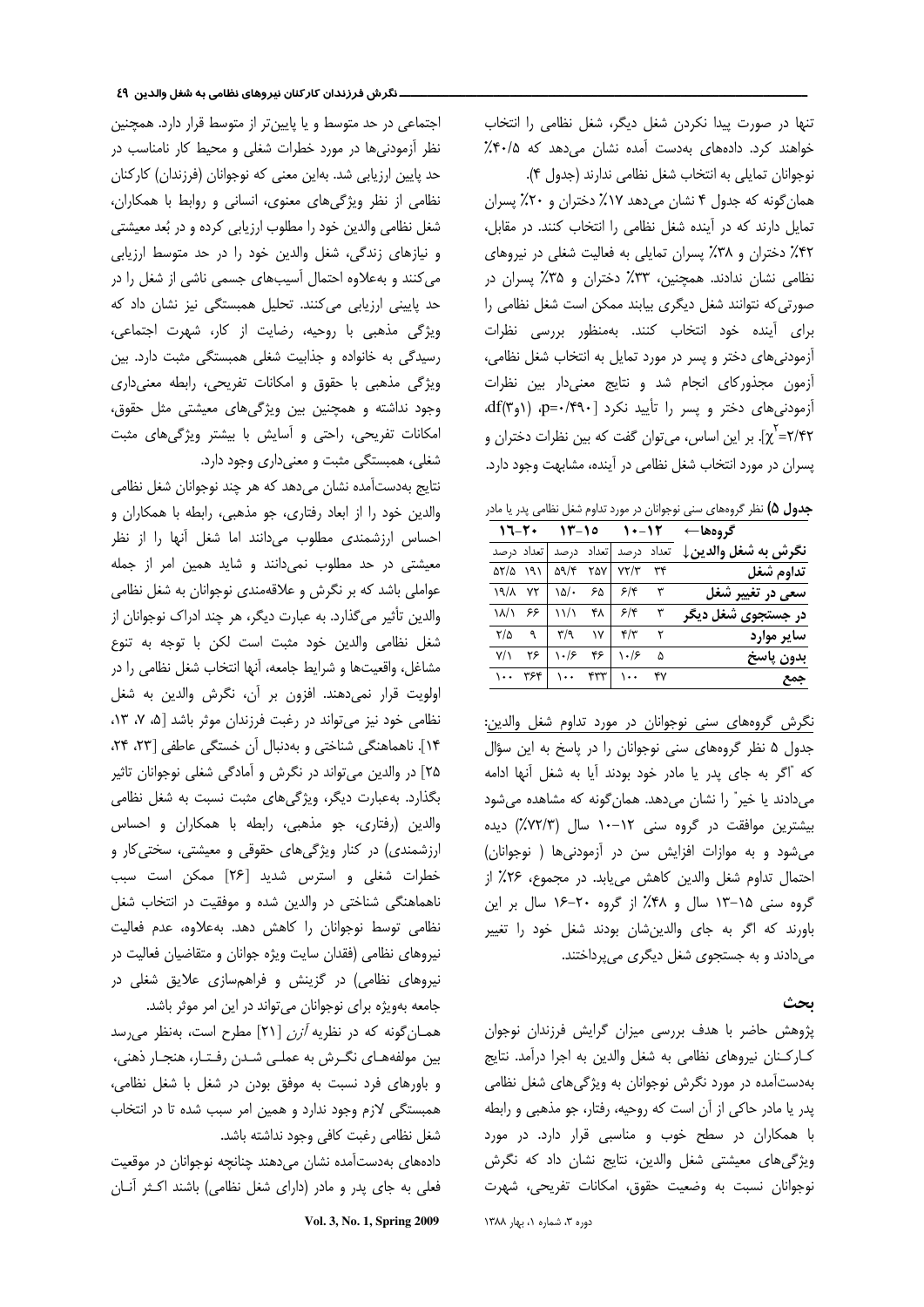#### ۵۰ سلیمی و همکاران ـــ

چه دختر و چه پسر شغل نظامی پدر یا مادر خود را ادامه میدهند و ۳۰٪ آنان درصدد تغییر و جستجـوی شغل دیگری برمی آیند. بهطور کلی می توان چنین برداشت کرد که نوجوانان با شرایط موجود پدر یا مادر نظامی خود، بررسی محیط و اجتماع و نیز توانمندی های موجود در والدین به این نتیجهگیری می رسند که شغل پدر یا مادر خود را تداوم بخشند. هنگامی که از نوجوانان پرسش می شود که آیا شغل نظامی را برای آینده خود انتخاب می کنند؟ مشخص می شود که تنها ۱۸٪ آزمودنی ها برای آینده خود شغل نظامی را مطلوب می دانند. این میزان، با تحقیق /حمدی [١٧] همخوانی دارد و نشان می دهد که نوجوانان در مقایسه با مشاغل دیگر بهطور نسبی به شغل نظامی تمایل دارند. این یافتهها بیانگر این حقیقت است که در شرایط موجود، نوجوانان شغل نظامی والدین را برای خود آنها مناسب ارزیابی می کنند اما برای خودشان چنین شغلی را مطلوب نمی دانند. بهنظر می رسد که تحلیل نوجوان از شرایط محیطی، اقتصادی و اجتماعی و نیز توجه به ویژگیهای روان شناختی موجب می شود کـه نوجـوان شغـل نظامی را بـرای والدین خود مطلوب بداند. به علاوه تغییر در شغل والدین در چینن زمانی می تواند برای خانواده مشكلاتي را در برداشته باشد اما هنگامي كه انتخاب شغل نظامی برای نوجوانان مطرح می شود نوجوان این انتخاب را بر اساس موقعیت و شرایط محیطی، اقتصادی و نیز توانمندی های روان شناختی خود مورد بررسی قرار می دهد. به علاوه، تجربههای شخصی خود با محیط و بهویژه شغل والدین خود و نیز نگرشهای موجود والدین نسبت به شغل نظامی و در نهایت آرزوهای شغلی خود موجب می شوند تا انتخاب شغل نظامی برای نوجوان در کنار طیف وسیع و متنوعی از مشاغل دیگر مطرح شود.

بهنظر می رسد نوجوان در چنین فرآیندی سازگاری اجتماعی و ارضاء نیازهای روانی- اجتماعی خود را در حد مناسب ارزیابی نکرده و لذا احتمال انتخاب و گرایش به این شغل کاهش می یابد  $[1.702 \times 10^{-14}]$ 

نتایج بهدست آمده از آزمودنیها در گروههای سنی در مورد تداوم شغل پدر یا مادر نشان میدهد که با افزایش سن، درصد کمتری به تداوم شغل نظامی علاقهمند بوده و بههمین نسبت، درصد بیشتری با افزایش سن سعی در تغییر شغل والدین و یا جستجوی شغل دیگری دارند. تحلیل مجذورکای نیز این رابطه را در گروههای سنی معنیدار نشان میدهد. دادهها نشان میدهند که گروههای سنی بالاتر در مقایسه با گروههای سنی پایینتر علاقهمندی و رغبت کمتری به انتخاب شغل نظامی برای خود دارند. نتایج در مجموع نشان میدهد با افزایش سن، کسب أگاهی بیشتر، تعامل با محیط و افزایش تجربه شخصی و شناخت توانمنديهاي خود نوجوان در اواخر نوجواني، به واقعیتها و امکانات خود و محیط در انتخاب شغل بیشتر توجه دارد و تلاش می کند با تحلیل دقیق و منطقی تر بتواند انتخاب مناسب را انجام  $[11.1.9.1]$ .

# نتيجه گيري

نوجوانان علیرغم ادراک مثبت از فضای موجود در شغل نظامی والدین، به دلایل متعددی از جمله تنوع مشاغل، شرایط اجتماعی، تجربه و استعدادها، بهطور نسبی به انتخاب شغل نظامی تمایل دارند و این تمایل و آمادگی شغلی می تواند با رفع موانع شغلی و دسترسی و معرفی مناسب شغل نظامی برای نوجوانان افزایش یابد.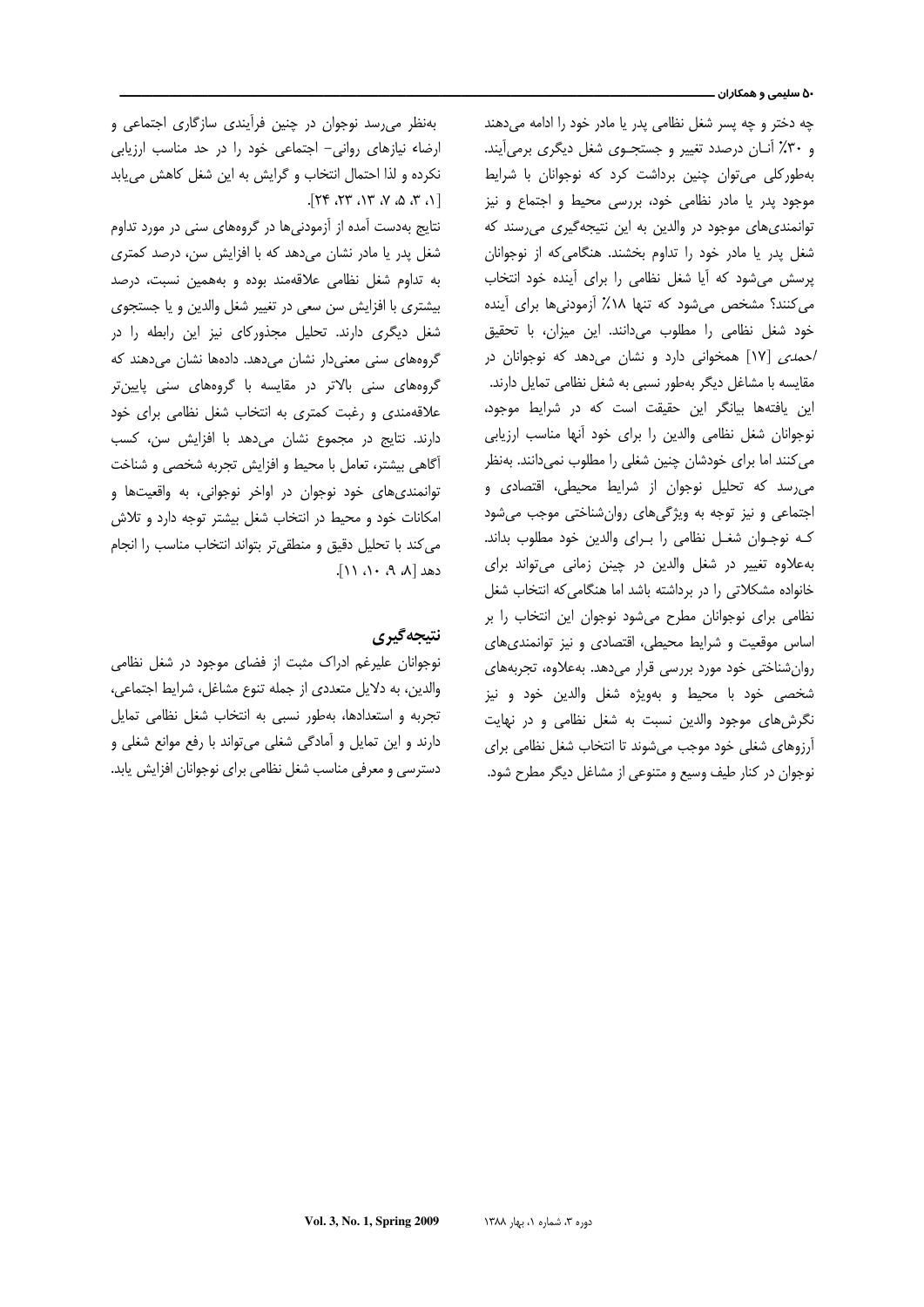| ر - <del>ر</del> - ی--<br>ی رسیں پر ہیں ۔<br>س<br>ی چین رپر تی -- ت<br>---- |                                           |                              |                         |                                                       |                                                       |                                                                |                                                                                  |                                                                    |                                                    |                                          |                                               |                                                                                      |                                                             |                                                                     |                                    |                                                                                         |                                            |                                 |
|-----------------------------------------------------------------------------|-------------------------------------------|------------------------------|-------------------------|-------------------------------------------------------|-------------------------------------------------------|----------------------------------------------------------------|----------------------------------------------------------------------------------|--------------------------------------------------------------------|----------------------------------------------------|------------------------------------------|-----------------------------------------------|--------------------------------------------------------------------------------------|-------------------------------------------------------------|---------------------------------------------------------------------|------------------------------------|-----------------------------------------------------------------------------------------|--------------------------------------------|---------------------------------|
| امكان پيشرفت                                                                | رفتار مناسب                               | رابطه با همکاران             | کار بیش از حد           | بسختنى                                                | عصباني شدن                                            | محيط مذهبى                                                     | جذابين                                                                           | خطرات شغلى                                                         | خطر جسمانی                                         | مأمورين                                  | رسیدگی به خانواده                             | شهرت اجتماعي                                                                         | رضایت از کار                                                | امكانات تفريحي                                                      | راحتى و أسايش                      | خۇق:                                                                                    | روحيه                                      |                                 |
|                                                                             |                                           |                              |                         |                                                       |                                                       |                                                                |                                                                                  |                                                                    |                                                    |                                          |                                               |                                                                                      |                                                             |                                                                     |                                    | $\star$                                                                                 | $^{\star\star}$<br>$\cdot/\tau$ ۵          | حقوق                            |
|                                                                             |                                           |                              |                         |                                                       |                                                       |                                                                |                                                                                  |                                                                    |                                                    |                                          |                                               |                                                                                      |                                                             |                                                                     | $***$                              | $\star\star$<br>$\cdot$ /٣۵                                                             | $^{\star\star}$<br>$\cdot/\tau$ ۳          | راحتی و<br>أسايش                |
|                                                                             |                                           |                              |                         |                                                       |                                                       |                                                                |                                                                                  |                                                                    |                                                    |                                          |                                               |                                                                                      |                                                             | $***$                                                               | $\star\star$<br>$\cdot/\tau$ y     | $\star\star$<br>$\boldsymbol{\cdot}/\boldsymbol{\curlyvee}$                             | $\star\star$<br>$\cdot/\tau\lambda$        | امكانات                         |
|                                                                             |                                           |                              |                         |                                                       |                                                       |                                                                |                                                                                  |                                                                    |                                                    |                                          |                                               |                                                                                      | $***$                                                       | $\star\star$<br>$\cdot/\tau$                                        | $\star\star$<br>$\cdot$ /۲۶        | $\star\star$<br>$\cdot$ /٣۵                                                             | $\star\star$<br>$\cdot/\tau\lambda$        | تفریحی<br>رضایت از<br>کار       |
|                                                                             |                                           |                              |                         |                                                       |                                                       |                                                                |                                                                                  |                                                                    |                                                    |                                          |                                               | $***$                                                                                | $\star\star$<br>$\cdot$ /٣۵                                 | $\star\star$<br>$\boldsymbol{\cdot}/\boldsymbol{\upgamma}$ .        | $\star\star$<br>$\cdot/\gamma$     | $^{\star\star}$<br>$\cdot$ /۲۹                                                          | $\star\star$<br>$\cdot/\tau$ ۵             | شهرت                            |
|                                                                             |                                           |                              |                         |                                                       |                                                       |                                                                |                                                                                  |                                                                    |                                                    |                                          | $***$                                         | $\star\star$<br>$\boldsymbol{\cdot} / \boldsymbol{\curlyvee} \boldsymbol{\curlyvee}$ | $\star\star$<br>$\cdot/\tau\lambda$                         | $\star\star$<br>$\cdot/\tau$ ۵                                      | $\star\star$<br>$\cdot/\tau\tau$   | $\ddot{\ast}$<br>$\boldsymbol{\cdot}/\boldsymbol{\upgamma}$ .                           | $\star\star$<br>$\cdot$ /۴۴                | اجتماعی<br>رسیدگی<br>به خانواده |
|                                                                             |                                           |                              |                         |                                                       |                                                       |                                                                |                                                                                  |                                                                    |                                                    | $***$                                    | $***$<br>$\cdot/\wedge$                       | $\star\star$<br>$\cdot/\backslash \mathfrak{r}$                                      | $\overline{**}$<br>$\cdot/\!\!\!/\,$                        | $\boldsymbol{\cdot}/\boldsymbol{\cdot}\boldsymbol{\mathsf{\Delta}}$ | $\star$<br>$-\star/\star\lambda$   | $\star$<br>$\cdot/\cdot$ ٩                                                              | $-\cdot/\cdot \tau$                        | ماموريت                         |
|                                                                             |                                           |                              |                         |                                                       |                                                       |                                                                |                                                                                  |                                                                    | $***$                                              | $\star\star$<br>$\boldsymbol{\cdot}$ /٣٢ | $\star\star$<br>$-\cdot/\tau\tau$             | $-\,\boldsymbol{\cdot}\,/\,\boldsymbol{\cdot}\,$ $\backslash$                        | $\star$<br>$-\cdot/\cdot$ ٩                                 | $\star\star$<br>$-\cdot/\mathcal{V}$                                | $\star\star$<br>$\cdot$ /۲۶        | $\star\star$<br>$\cdot/\backslash\!\!\backslash$                                        | $\star\star$<br>$-\cdot/\gamma$            | خطرات<br>جسمانی                 |
|                                                                             |                                           |                              |                         |                                                       |                                                       |                                                                |                                                                                  | $***$                                                              | $\star\star$<br>$.$ /۶۲                            | $^{\star\star}$<br>$\cdot/\tau$ q        | $\star\star$<br>$-\cdot/\gamma$               | $-\cdot/\cdot\Delta$                                                                 | $-\cdot/\cdot$ ۶                                            | $\star\star$<br>$-\cdot/\wedge$                                     | $\star\star$<br>$ \cdot$ /۲۳       | $\star\star$<br>$\cdot/\backslash\curlyvee$                                             | $^{\star\star}$<br>$-\cdot/\gamma$ ۳       | خطرات<br>شغلى                   |
|                                                                             |                                           |                              |                         |                                                       |                                                       |                                                                | $***$                                                                            | $\cdot$ / $\cdot$ r                                                | $-\,\boldsymbol{\cdot}\,/\,\boldsymbol{\cdot}\,$ \ | $**$<br>$\cdot/\gamma$                   | $***$<br>$\cdot/\tau$ ۴                       | $***$<br>$\cdot/\tau$ ۴                                                              | $\overline{**}$<br>$\cdot$ /۴۲                              | **<br>$\cdot/\lambda$                                               | $\star\star$<br>$\cdot/\gamma$     | $\overline{**}$<br>$\boldsymbol{\cdot} / \boldsymbol{\curlyvee} \boldsymbol{\curlyvee}$ | **<br>$\cdot/\tau\tau$                     | جذابيت                          |
|                                                                             |                                           |                              |                         |                                                       |                                                       | $***$                                                          | $\star$<br>$\boldsymbol{\cdot}/\boldsymbol{\cdot}\boldsymbol{\curlywedge}$       | $\star\star$<br>$\cdot/\wedge$                                     | $-\cdot/\cdot\lambda$                              | $^{\star\star}$<br>$\cdot/\gamma$        | $^{\star\star}$<br>$\cdot/\wedge$             | $\star\star$<br>$\cdot/\mathcal{N}$                                                  | $\star\star$<br>$\boldsymbol{\cdot}/\boldsymbol{\curlyvee}$ | $\boldsymbol{\cdot}/\boldsymbol{\cdot} \boldsymbol{\upgamma}$       | $-\cdot/\cdot$ ۳                   | $\boldsymbol{\cdot}/\boldsymbol{\cdot} \textsf{y}$                                      | $\star\star$<br>$\cdot/\gamma$             | محيط                            |
|                                                                             |                                           |                              |                         |                                                       | $***$                                                 | $-\cdot/\cdot$ ۴                                               | $\star$<br>$ \cdot$ / $\cdot$ ٩                                                  | $\star\star$<br>$\cdot$ /۲۵                                        | $\star\star$<br>$\cdot$ /۲۶                        | $\star\star$<br>$\cdot/\cdot$ ٩          | $\star\star$<br>$-\cdot/\tau$                 | $\star\star$<br>$\cdot/\backslash$ .                                                 | $\star \star$<br>$-\cdot/\tau$                              | $\star\star$<br>$-\cdot/\gamma$                                     | $\star\star$<br>$\cdot/\wedge$     | $\star$<br>$-\!\boldsymbol{\cdot}/\!\boldsymbol{\cdot}\boldsymbol{\curlywedge}$         | $^{\star\star}$<br>$-\cdot/\mathfrak{f}\,$ | مذهبی<br>عصبانی<br>شدن          |
|                                                                             |                                           |                              |                         | $***$                                                 | $\star\star$<br>$\cdot$ /۶ $\setminus$                |                                                                | $-\cdot/\cdot$ $\backslash$ $\;$ $-\cdot/\cdot\!\!\!$ $\,\mathsf{\widetilde{Y}}$ | $***$<br>$\cdot/\!\!\!\!\!\backslash \Lambda$                      | $\overline{**}$<br>$\cdot$ /۲۵                     | $\overline{**}$<br>.119                  | $\overline{**}$<br>$ \cdot$ /۲۴               | $-\cdot/\cdot \mathbf{y}$                                                            | **<br>$-\cdot/\gamma$                                       | $-\,\boldsymbol{\cdot}\,/\,\boldsymbol{\cdot}\,\boldsymbol{\vee}$   | $-\cdot/\cdot$ $\Delta$            | $ \cdot$ / $\cdot$ $\cdot$                                                              | $***$<br>$-\cdot/\tau\tau$                 | سختی                            |
|                                                                             |                                           |                              | $***$                   | $\star\star$<br>$\cdot/\tau$                          | $\boldsymbol{\cdot} / \boldsymbol{\curlyvee}$         | $\boldsymbol{\cdot}/\boldsymbol{\cdot}\boldsymbol{\mathit{F}}$ | $-\cdot/\cdot$ ۵                                                                 | $\star\star$<br>$\boldsymbol{\cdot}/\boldsymbol{\curlyvee}\lambda$ | $\star\star$<br>$\cdot/\mathfrak{r}$ .             | $\star\star$<br>$\cdot/\tau\tau$         | $\ddot{x}$<br>$-\cdot/\texttt{r}\texttt{\^o}$ | $-\cdot/\cdot\hat{z}$                                                                | $\star$<br>$-\cdot/\!\operatorname{\backslash} \cdot$       | $^{\star\star}$<br>$-\cdot/\gamma$                                  | $\star\star$<br>$ \cdot$ / $\zeta$ | $-\cdot/\cdot$ ٩                                                                        | $\star\star$<br>$-\cdot/\sqrt{2}$          | کار بیش<br>از حد<br>رابطه با    |
|                                                                             |                                           | $***$                        | $\cdot/\cdot$ ۶         | $-\cdot/\cdot \curlyvee$                              | $\star$<br>$-\cdot/\cdot v$                           | $^{\star\star}$<br>$\cdot/\tau$                                | $\star\star$<br>$\cdot/\wedge \Delta$                                            | $-\cdot/\cdot$ )                                                   | $\cdot/\cdot$ )                                    | $\star\star$<br>$\cdot/\gamma$           | $\star\star$<br>$\cdot/\lambda$               | $.  .$ ۶                                                                             | $\ddot{\ast}$<br>$\cdot/\tau$ 9                             | $\ast\ast$<br>$\cdot/\tau$                                          | $\cdot/\cdot \Delta$               | $\star\star$<br>$\cdot/\sqrt{2}$                                                        | $\star\star$<br>$\cdot$ /۲۵                | همكاران                         |
|                                                                             | $***$                                     | $***$<br>$\cdot$ /۲۴         | $\star$                 | $\star\star$<br>$-\cdot/\cdot \wedge -\cdot/\tau\tau$ | $***$<br>$-\star/\!\!\!\!\!\backsim\!\!\!\!\!\!\succ$ | $\star\star$<br>$\cdot/\sqrt{2}$                               | $\star\star$<br>$\cdot/\gamma$                                                   | $\star$<br>$-\cdot/\cdot$ ٩                                        | $***$<br>$-\cdot/\cdot$                            | $\cdot/\cdot$ \                          | $***$<br>$\cdot/\tau$                         | $\star\star$<br>$\cdot/\gamma$                                                       | $\star\star$<br>$\cdot$ /۲۷                                 | $***$<br>$\cdot/\gamma$                                             | $\star\star$<br>. / .9             | $\star\star$<br>$\cdot/\sqrt{2}$                                                        | $^{\star\star}$<br>$\cdot$ /۴۵             | رفتار<br>مناسب                  |
| $***$                                                                       | $\star\star$<br>۰/۳۲                      | $***$<br>$\cdot/\tau$ ۴      | $-\cdot/\cdot \Upsilon$ | $\star$<br>$-\cdot/\cdot \Upsilon$                    | $-\cdot/\cdot7$                                       | $\star\star$<br>$\cdot$ /٣۵                                    | $\star\star$<br>$\cdot/\backslash\Delta$                                         | $***$<br>$-\cdot/\tau$                                             | $-\cdot/\cdot$ ۶                                   | $\star\star$<br>$\cdot/\gamma$           | $\star\,\star$<br>$\cdot$ /٣٣                 | $\star\star$<br>$\cdot$ /۳۹                                                          | $***$<br>$\cdot$ /۴۲                                        | $\star\star$<br>$\cdot/\uparrow$ ۹                                  | $\star\star$<br>۰/۱۹               | $\star\star$<br>$\cdot/\tau$                                                            | $\star\star$<br>۱۵۱.                       | امكان<br>پيشرفت                 |
| $***$<br>۰/۴۶                                                               | $^{\star\star}$<br>$\cdot/\uparrow\wedge$ | $\star\star$<br>$\cdot/\tau$ | $-\cdot/\cdot$ ۴        | $\star\star$<br>$-\cdot/\cdot$                        | $\star\star$<br>$-\cdot/\gamma$                       | $\star\star$<br>$\cdot/\mathcal{N}$                            | $***$<br>$\cdot$ /٣٣                                                             | $\cdot/\cdot7$                                                     | $\cdot/\cdot$ \                                    | $.   . \rangle$                          | $\star\star$<br>.175                          | $\star\star$<br>$\cdot/\tau$                                                         | $^{\star\star}$<br>$\cdot$ /۳۵                              | $^{\star\star}$<br>$\cdot/\gamma$                                   | $\star\star$<br>$\cdot/\wedge$     | $\star\star$<br>$\cdot/\tau$ .                                                          | $\star\star$<br>۰/۴۶                       | آحساس<br>افتخار                 |

جدول ۲) همبستگی بین ویژگیهای شغل نظامی والدین از دیدگاه اَزمودنیها

\*p= $\cdot/\cdot \circ$  \*\*p= $\cdot/\cdot \cdot$